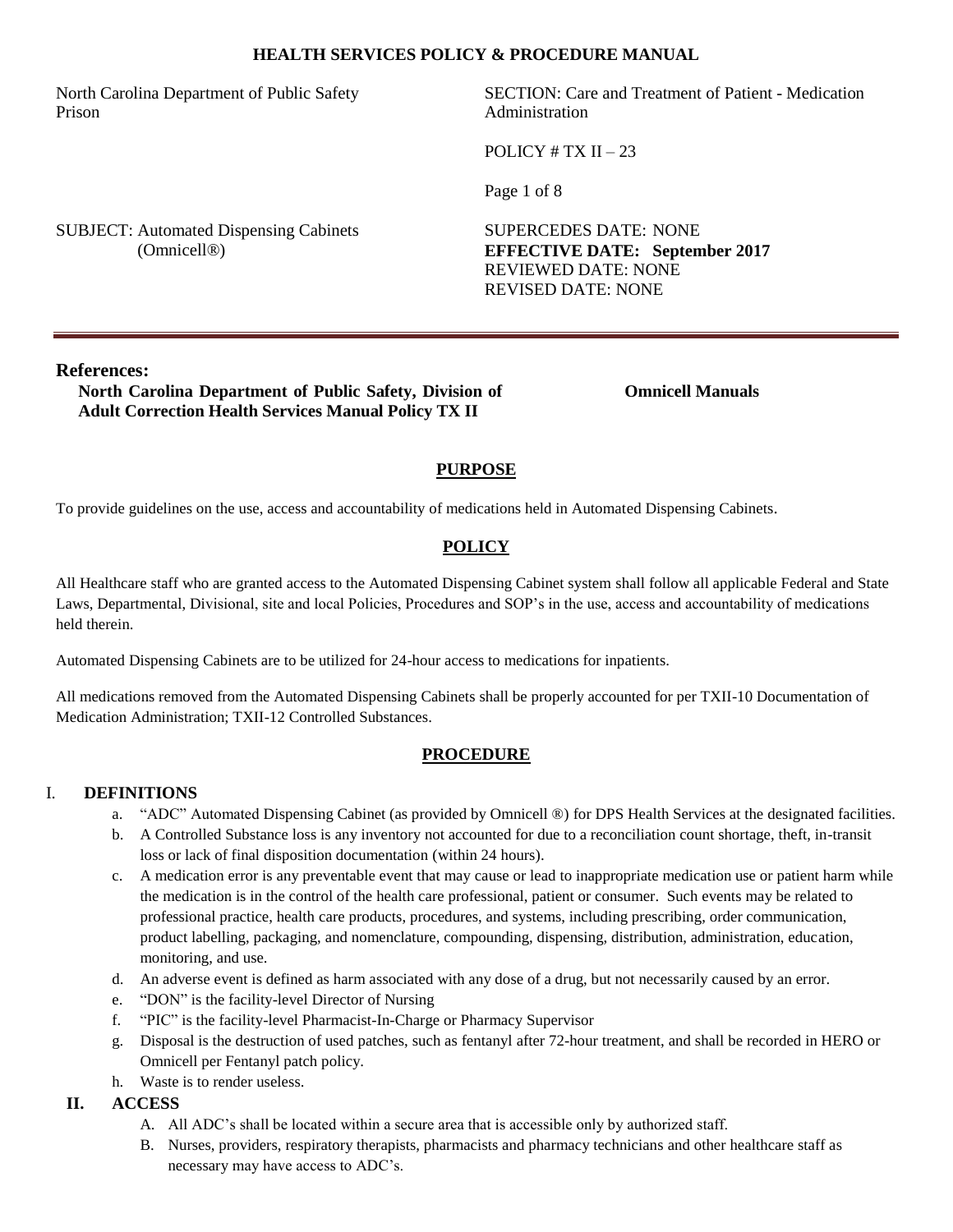North Carolina Department of Public Safety Prison

SECTION: Care and Treatment of Patient - Medication Administration

POLICY  $# TX II - 23$ 

Page 2 of 8

SUBJECT: Automated Dispensing Cabinets (Omnicell®)

SUPERCEDES DATE: NONE **EFFECTIVE DATE: September 2017** REVIEWED DATE: NONE REVISED DATE: NONE

- C. The individual level of access and its designated privileges shall be assigned based on the designated Omni User Type appropriate to each users' task assignments.
	- 1.Changes shall be requested and documented by e-mail via the facility Director of Nursing (DON), facility Pharmacist-In-Charge (PIC) or designee.
	- 2.Change requests shall include the staff name, user ID, a description of the access change requested.
- D. All new staff shall be trained on the basic access and operation of ADC. Access will not be granted until training and competency is completed, and the training shall be documented immediately. There shall be no temporary users for this system. The training includes the on-line Omnicell training courses and skills competency checklists.
- E. Each ADC user shall be entered in the User Database using their DPS user ID, create a secure password, and record biometrics (fingerprint scan) on their user profile.
	- 1.It is the responsibility of the designated Supervisor to ensure that staff are granted access, and removed from the database next business day from separation
	- 2. User database reports will be run monthly and checked by the designated or department supervisor to ensure the list is current and remove Users who are no longer employed
	- 3.It is the employee's sole responsibility to protect their own access code from inappropriate use by others
	- 4.If any staff member suspects someone else has used their password, or their password has expired or been compromised, they must contact their department supervisor, manager or designee to have their password reset. The staff member must select/set a new password immediately after.
- F. Healthcare staff shall use only their own ID to complete transactions within the ADC system, and are responsible for any transaction logged under their name in the database

# III. **TRAINING**

All Healthcare staff with access to ADC shall be trained on the use of an ADC by designated nursing and pharmacy trainers respectively.

Annual retraining shall be completed and documented on the skills competency checklists.

- A. Basic Operation
	- 1.Log on
	- 2. Overview of the system
	- 3.Care of the equipment
	- 4.Reloading paper and labels
	- 5. Video and skills competency checklist
- B. Nurse functions
	- 1.Retrieving / remove / issue
	- 2.Returning
	- 3.Wasting
	- 4. Dispenser Error
	- 5. Discrepancy resolution
	- 6. Anywhere RN
	- 7. Disposal
	- 8.Cycle Counts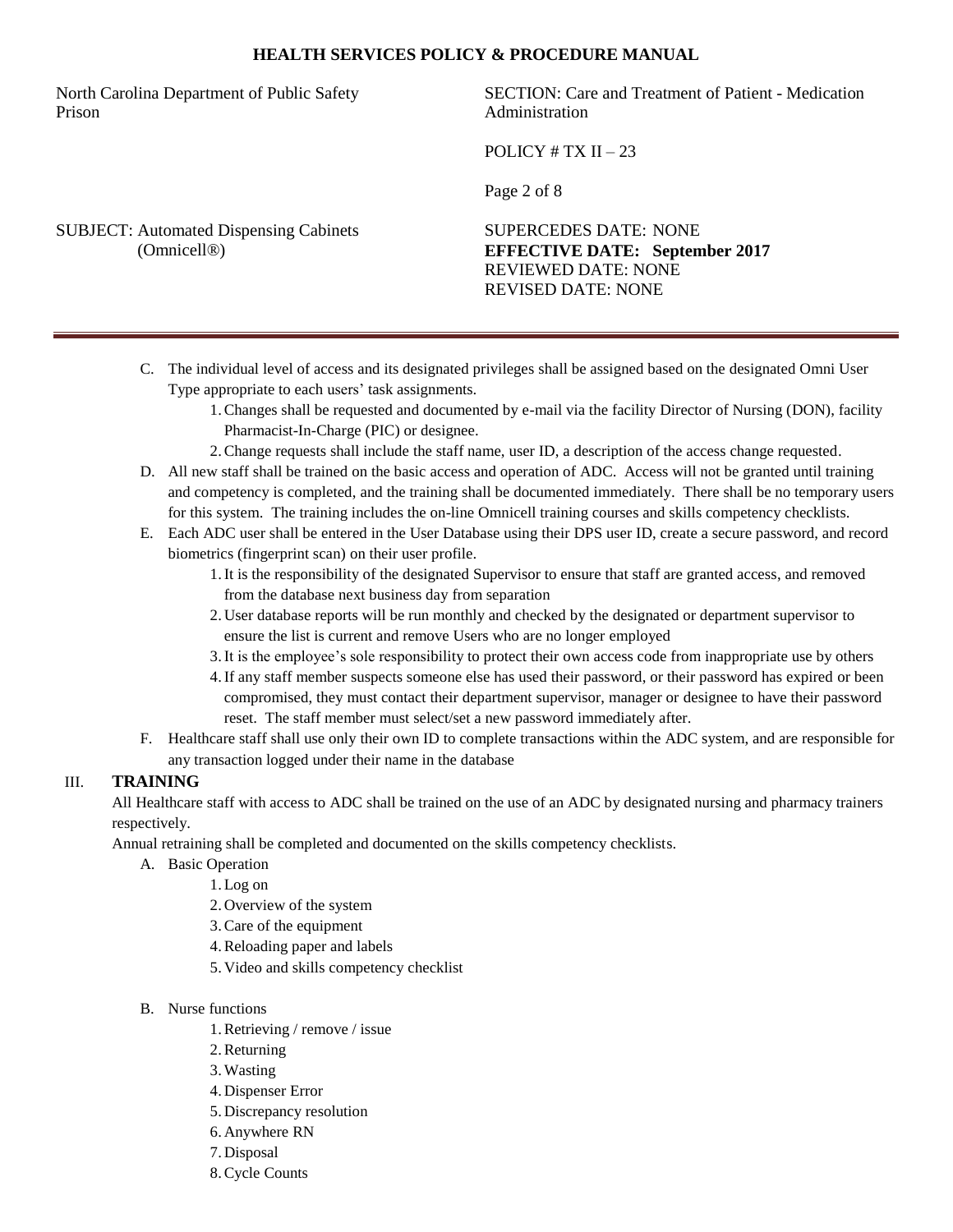North Carolina Department of Public Safety Prison

SECTION: Care and Treatment of Patient - Medication Administration

POLICY  $# TX II - 23$ 

Page 3 of 8

SUBJECT: Automated Dispensing Cabinets (Omnicell®)

SUPERCEDES DATE: NONE **EFFECTIVE DATE: September 2017** REVIEWED DATE: NONE REVISED DATE: NONE

- 9. Add new patient
- 10. Printing medication labels
- C. Pharmacy functions
	- 1. Adding a new item / deleting an obsolete item
	- 2.Restock
	- 3. Supplemental restock
	- 4. Dispensing from the Controlled Substance Module (CSM) (pharmacists only)
	- 5. Discrepancy resolution
	- 6.Changing a damaged bar code
	- 7.Removing expiring medications
	- 8.Inventory maintenance
	- 9.Labels and Printers
	- 10. Return Bins

# **IV. USE and RESPONSIBILITIES**

### A. NURSING

Nursing staff that take out controlled medications from the ADC must maintain physical contact of and responsibility for controlled medications at all times until the medication is either administered to patient, wasted if appropriate, or returned to ADC. Medications removed from ADC shall be administered by the same staff member. 1.Retrieval of medications

- a. All medications are to be removed on a per patient per dose basis for the correct number of dosage units pursuant to a valid order
- b. Multi-dose medications pulled from Floor Stock, must have an accompanying paper Stock Issuing Record
- c. Must have a valid order per Policy TXII-3.
- d. Where prompted to do so by the system, the nurse must verify inventory counts prior to retrieval
- e. Must only be removed from the ADC when the patient either arrives at the medication window, or up to 2 hours prior to the scheduled administration time
- f. The person administering the drug must document on the patient's medication administration record (MAR) or eMar immediately at the time of administration.
- g. Inpatient medications will be pulled from ADC where available to the extent possible. If the medication is not available in a particular ADC, use the Omni Explorer function to locate the medication, may use the patients' own supply or notify the inpatient Pharmacy.
- 2.Returning medication
	- a. All unused, unopened medications are to be returned on a per patient basis to the ADC at the time of occurrence, and no later than 2 hours after the medication administration time.
	- b. Based on the area, the medication must be returned to the Return Bin or to the original stock drawer using the Safety Stock feature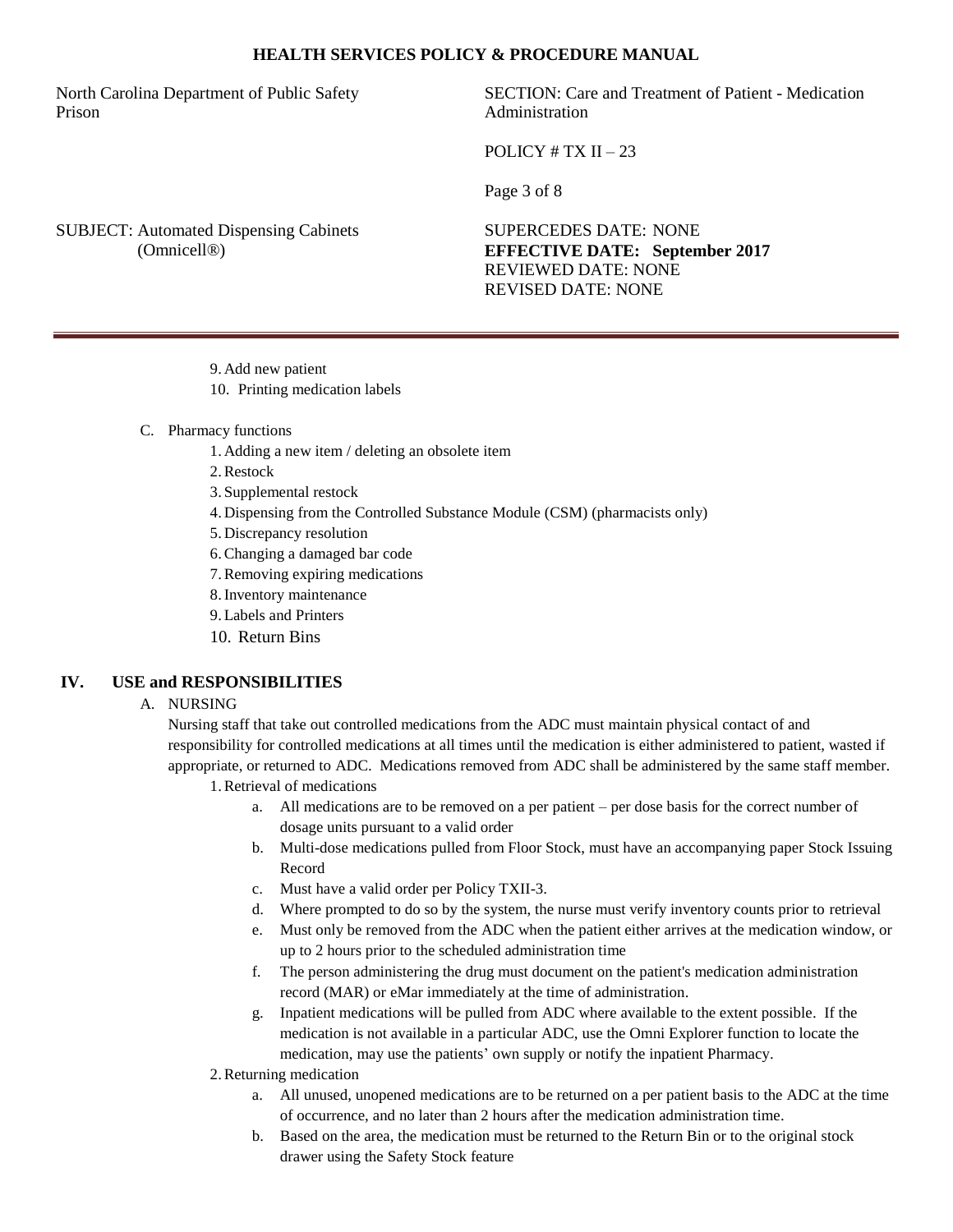North Carolina Department of Public Safety Prison

SECTION: Care and Treatment of Patient - Medication Administration

POLICY  $# TX II - 23$ 

Page 4 of 8

SUBJECT: Automated Dispensing Cabinets (Omnicell®)

SUPERCEDES DATE: NONE **EFFECTIVE DATE: September 2017** REVIEWED DATE: NONE REVISED DATE: NONE

- c. All Controlled Substances require a witness to return and a detailed return explanation to be entered
- 3.Wasting medication
	- a. Partial or full-dose damaged medications are to be wasted on a per patient basis, and recorded in the ADC at the time of retrieval
	- b. All Controlled Substances require a witness to waste and a waste comment to be entered, which includes how and where the drug was physically wasted
- 4. Dispenser Errors (from Omni Dispenser cassettes)
	- a. In the event that the wrong quantity drops, use the Dispenser Error function to record this in the ADC. This is a numeric value only.
	- b. If the wrong drug drops, call the Pharmacy immediately, or the on-call Pharmacist who will direct on the appropriate course of action

#### 5. Discrepancy Resolution

- a. All discrepancies for any medication are to be resolved at the time they occur, or no later than the end of the shift and require a witness to complete. Staff members shall not leave the nursing unit until all discrepancies are resolved for the shift on which they occur.
- b. A detailed explanation of the reason for the discrepancy will be captured within the ADC, to include patient name, OPUS number, drug, quantity, and final disposition.
- c. Staff should call a Nurse Supervisor for assistance as needed.
- 6. Anywhere RN
	- a. May be utilized to increase efficiency with Medication Administration.
- 7. Disposal
	- a. Will be recorded in the ADC and require a witness.
	- b. Recording will be performed against the original retrieval transaction for the medication to be disposed of.
- 8.Cycle Counts of Controlled Substances
	- a. May be performed during the day to verify counts as needed.
	- b. Shall be done by Nursing within their area of responsibility at each shift change for areas staffed 24 hours a day except where access is restricted by Omni Dispensers.
	- c. Shall be done minimally once at the end of the working day in areas that are not staffed 24 hours a day.
- 9. Add New Patient
	- a. If a patient is not already in the ADC database, a nurse may manually add a temporary patient for the purpose of retrieving medications pursuant to a valid order.
- 10. Printing Medication Labels
	- a. Labels may print automatically or be manually printed/reprinted.
	- b. Bulk items that are retrieved from the ADC and are to be designated as patient-specific use, shall have a label printed and affixed to the medication package. For example, inhalers, creams.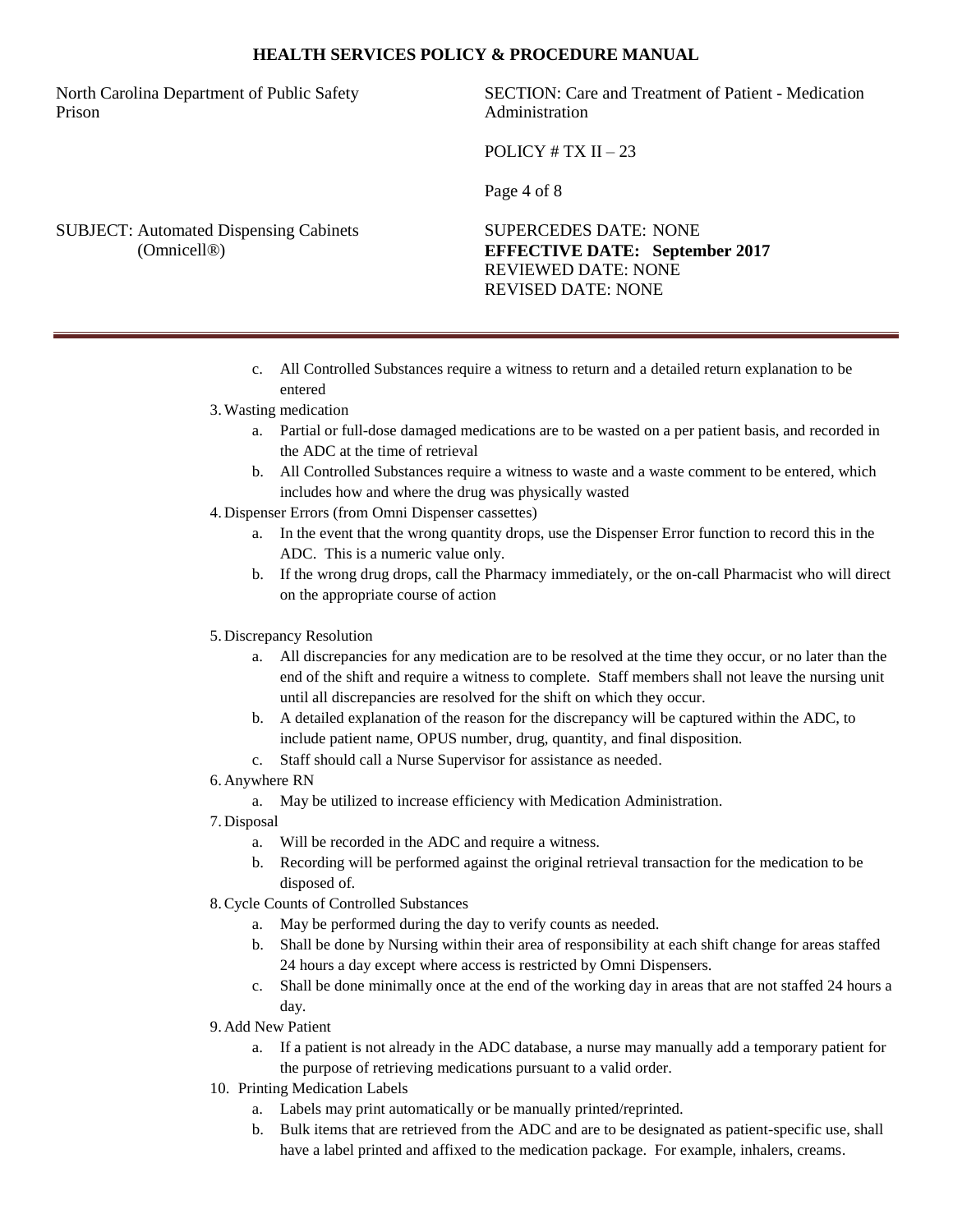North Carolina Department of Public Safety Prison

SECTION: Care and Treatment of Patient - Medication Administration

POLICY  $# TX II - 23$ 

Page 5 of 8

SUBJECT: Automated Dispensing Cabinets (Omnicell®)

SUPERCEDES DATE: NONE **EFFECTIVE DATE: September 2017** REVIEWED DATE: NONE REVISED DATE: NONE

c. Multi-use stock products need not have a label printed if the user intends to return the item to the ADC cabinet.

### B. PHARMACY

- 1. Adding a new item / deleting an obsolete item
	- a. Medications stored in the ADC's may be changed based on need for patient care from the local ADC. Requests should be made through the PIC or designee.
	- b. Trained and authorized pharmacy staff shall set-up, stock or remove and delete medication items from any ADC at the instruction of the PIC or designee.

#### 2.Restock

- a. Pharmacy staff are responsible for restocking medications at any ADC on a daily basis during normal Pharmacy operating hours. No restocking shall occur when the Pharmacy is closed (e.g. on Sundays and designated Holidays).
- b. Appropriate quantities are restocked based on PAR, Reorder and Critically Low levels as established by the Pharmacy based on utilization reports for each individual cabinet.
- c. Medications must be checked by a pharmacist prior to restock, and verified by the Safety Stock® feature in the ADC that they are placed into the correct bin.
- d. Pharmacy staff may correct non-controlled on-hand counts during restocking where there is a variance between the computer count versus the actual count. Nursing and Pharmacy will investigate their respective transactions to identify the reason for the discrepancy.
- e. Controlled Substances may only be restocked by a pharmacist, with a pharmacy staff member as a witness.
- f. Stock multi-dose products shall only be restocked after the Nursing Unit provides the Stock Issuing Record.
- 3. Supplemental Restock
	- a. Where necessary, the supplemental restock feature may be used to add additional quantities of medications above the restock level, or when needed to an ADC and where a restock report has not been generated.
- 4.The Controlled Substance Module (CSM)
	- a. Dispensing from the CSM may be performed either to fulfil a patient-specific prescription order, or for restocking ADC cabinets.
	- b. May only be performed by pharmacists, who shall enter the countback quantity when prompted prior to dispensing.
	- c. Monthly Inventory Cycle Count
- 5. Discrepancy Resolution
	- a. Pharmacy staff shall resolve discrepancies in the CSM, and at an ADC cabinet where there are any miscounts during restocking.
- 6.Changing a Damaged Bin Barcode
	- a. Pharmacy staff will follow procedures for replacing a damaged bin bar code in any ADC unit, when they are so worn as to prevent the successful completion of the Safety Stock restock.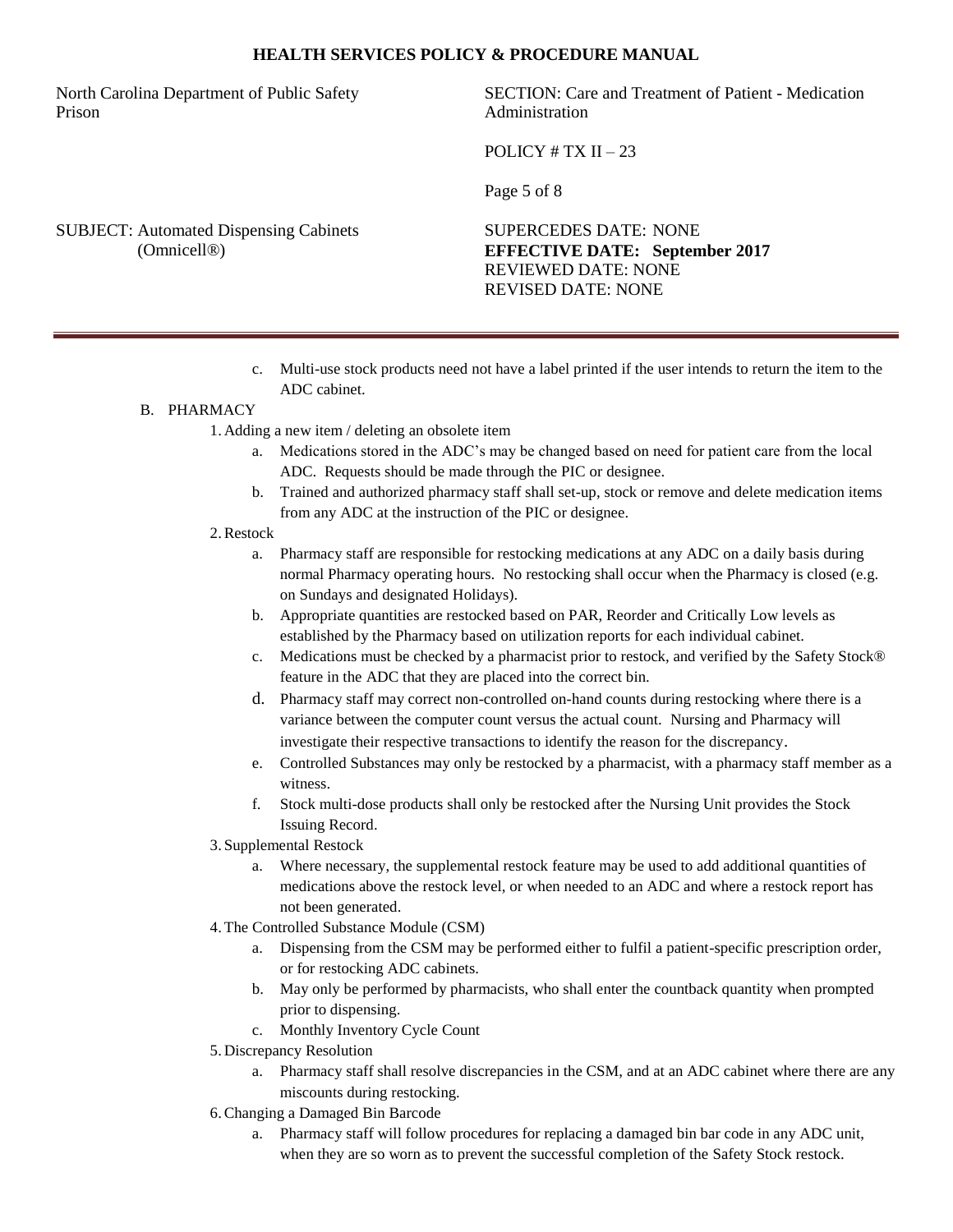North Carolina Department of Public Safety Prison

SECTION: Care and Treatment of Patient - Medication Administration

POLICY  $# TX II - 23$ 

Page 6 of 8

SUBJECT: Automated Dispensing Cabinets (Omnicell®)

SUPERCEDES DATE: NONE **EFFECTIVE DATE: September 2017** REVIEWED DATE: NONE REVISED DATE: NONE

- b. Bins containing Controlled Substances are only accessible to- and shall be changed only by a pharmacist.
- 7.Removing Expiring Medications
	- a. Using the "Inventory Aging" report, Pharmacy staff will remove and replenish expiring medications once monthly in all ADC cabinets and will segregate expiring Controlled Substances in the CSM.

#### 8. ADC Inventory Maintenance

- a. Reviewed monthly with the expiring medications list and adjusted based on usage as necessary.
- b. "Stocked Items without Med Orders" and "Med Orders without Stocked Items" reports will be reviewed and adjustments made as necessary to maximize the use of the ADC, and minimize the number of orders that are dispensed to patient supply.
- c. PAR Reorder Critical levels will be adjusted at least monthly based on expiring medications, Pharmacy will review the Par vs. Usage report or levels may be changed sooner as needed.

#### 9.Label and printers

a. Pharmacy will supply receipt paper rolls and label rolls as needed

# **V. ACCOUNTABILITY**

# A. NURSING

All medication retrieved from the ADC cabinets shall have a disposition. A disposition may either be administration recorded on a MAR, waste, return or disposal.

# B. PHARMACY

- 1.Complete records are kept of all medications stocked into an ADC, and are correspondingly deducted from perpetual inventory in ATG software.
- 2.Controlled Substances held in the ADC are considered Pharmacy stock until the point of retrieval by a nurse.
	- a. To maintain accountability, the Pharmacy staff shall review discrepancy transactions daily during Pharmacy hours Monday through Friday, and preferably within 72 hours of the incident. When accountability cannot be established, Pharmacy shall report the incident to the DON for investigation and resolution.
	- b. Unresolved discrepancies, unaccounted for or missing medications from the ADC, shall be managed as if it were a theft and immediately reported by the discovering nursing or pharmacy staff to the DON and PIC or their respective designees in accordance with Policy TXII-12.
- 3. Pharmacy staff are responsible for ensuring that all Controlled Substances contained in the ADC system are counted on a minimum once monthly basis, but may be manually counted at any times as needed.

# VI. **RECORD-KEEPING**

All record-keeping requirements shall conform to federal and state laws and regulations.

- A. Electronic records are kept for seven days on the local cabinet and the Omnicell database is maintained live for seven years on the Omnicell server.
- B. Controlled Substance records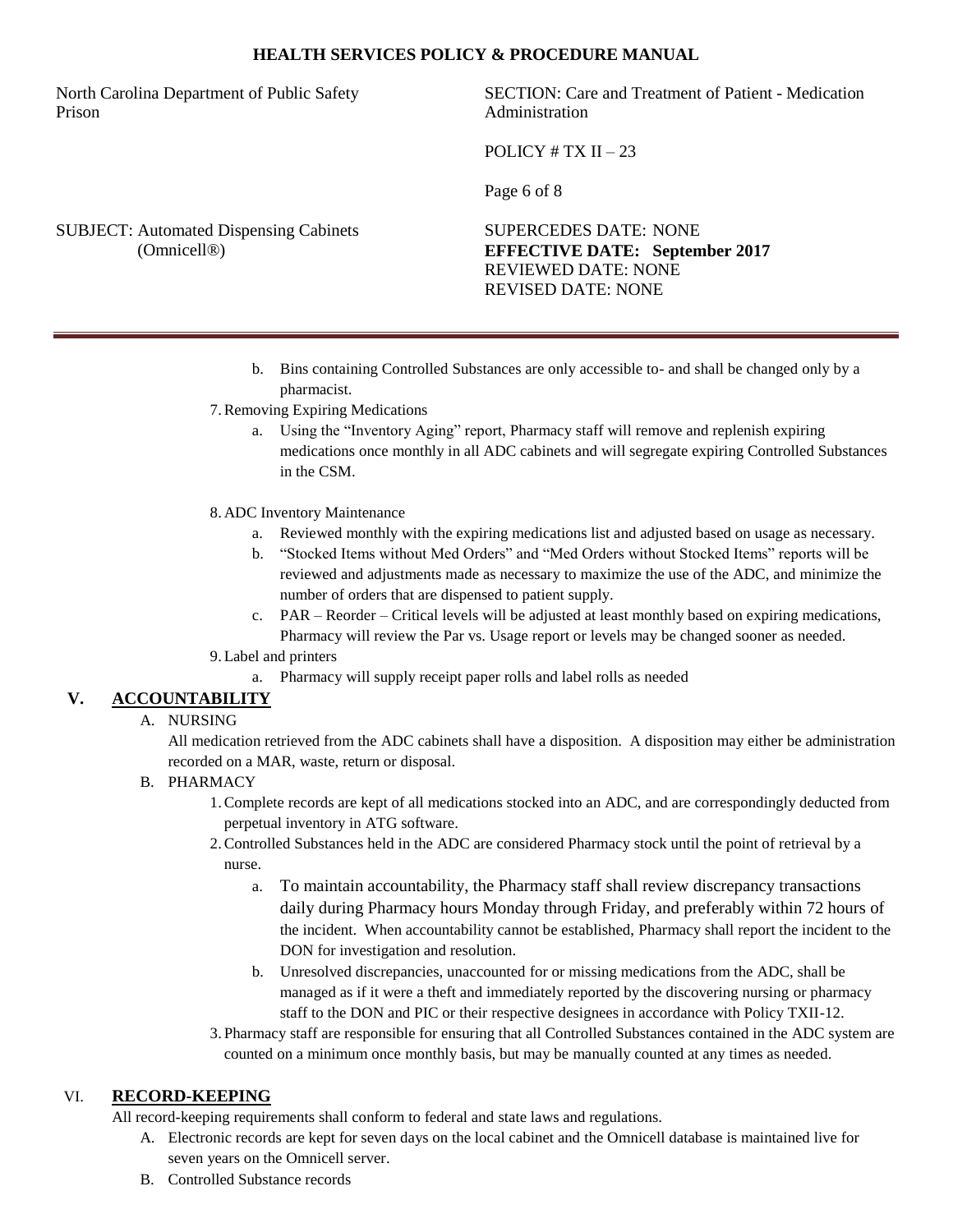North Carolina Department of Public Safety Prison

SECTION: Care and Treatment of Patient - Medication Administration

POLICY  $# TX II - 23$ 

Page 7 of 8

SUBJECT: Automated Dispensing Cabinets (Omnicell®)

SUPERCEDES DATE: NONE **EFFECTIVE DATE: September 2017** REVIEWED DATE: NONE REVISED DATE: NONE

- 1. A complete list of all Controlled Substances is held in the electronic database for seven years
- 2. Any discrepancy or usage record that was investigated as part of the Pharmacy review, shall be maintained as part of the Pharmacy records for a period of five years plus fiscal.
- C. Training Documentation

The DON or PIC or designee shall ensure records be maintained for staff who have been trained.

- D. Pharmacy Stock Distribution / Perpetual Inventory
	- 1. Pharmacy stock distributions to ADC's shall be performed in the software application controlling perpetual inventory pursuant to a restock list generated via the Omnicell database, and records shall be kept and filed for five years plus fiscal.

### E. Reports

Reports may either be set up to generate automatically and e-mailed to a user group or may be custom-generated on an as needed basis from the Omnicell database.

- 1. Nursing
	- a. Discrepancy reports per shift
	- b. Omnicell-HERO reconciliation per shift
	- c. Dispensing Practices are reviewed monthly
	- d. Transactions by User as needed
	- e. Transactions by Item as needed
	- f. Null transactions as needed
	- g. User Teams monthly
- 2. Pharmacy
	- a. Pharmacy discrepancies daily
	- b. Flex locks daily
	- c. Medication Orders without Stocked Meds weekly
	- d. Return Audit as generated
	- e. CSM Exception Reports daily
	- f. Dispenser Errors daily
	- g. Restock and proof of restock daily
	- h. Null transactions as necessary
	- i. Cycle count non-compliance daily
	- j. Item Expiry monthly

# **VII. DATA TRANSFER and SECURITY**

- A. The ADC system is controlled by two remote servers (main and backup) which are in secure locations accessible only to authorized IT staff.
- B. Offender-patient information for the ADC census list shall be maintained via an interface with OPUS via the ATG software system.
- C. Offender-patients who are paroled, transferred, deceased, shall automatically have their names removed from the ADC system.